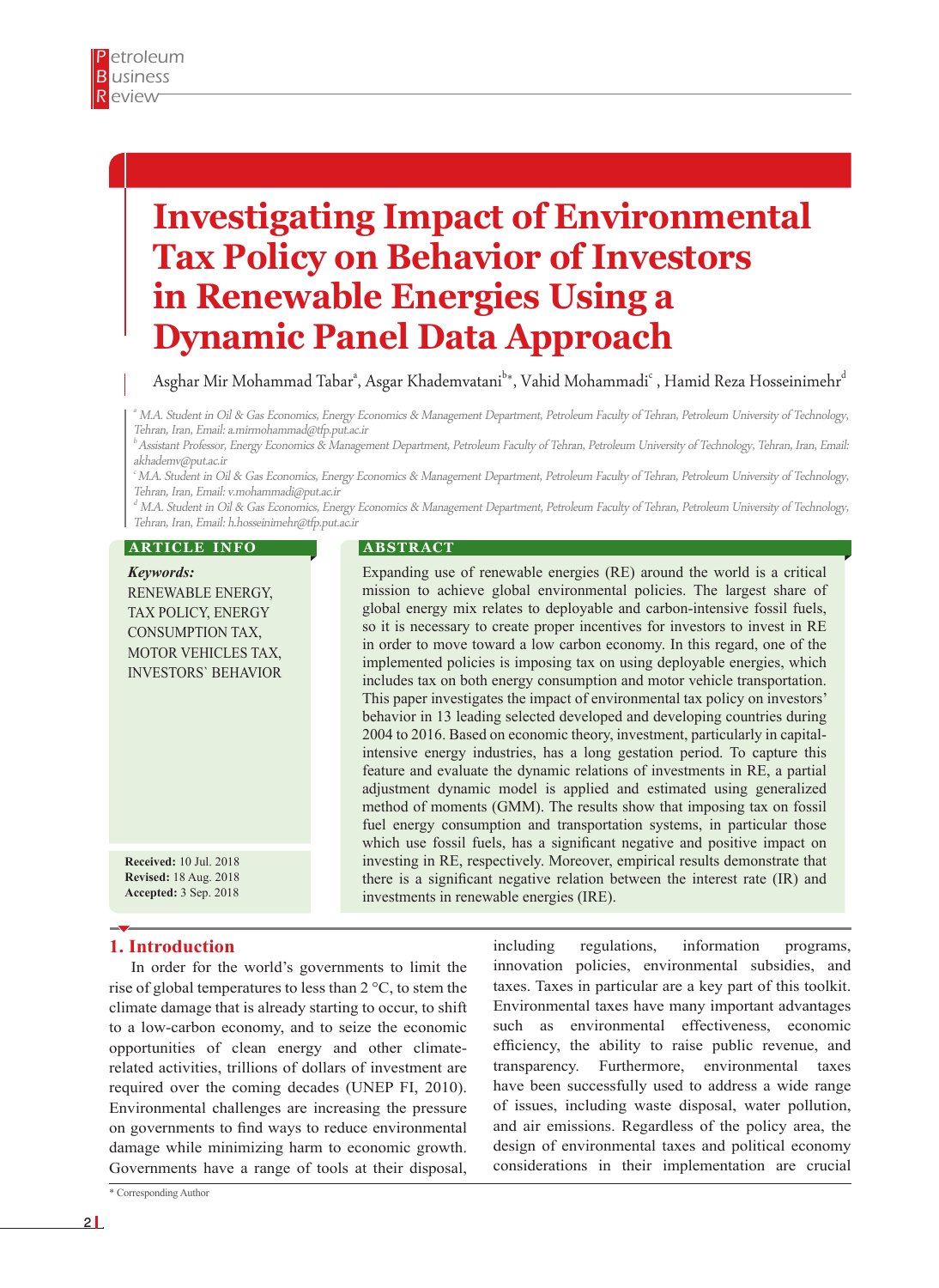September 2018 developed countries which are leader in IRE, where,

Volume 2, Issue 3

determinants of their overall success. Thus, not only can taxes directly address the failure of markets to take environmental impacts into account by incorporating these impacts into prices, but also environmental pricing through taxation leaves consumers and businesses to flexibly determine how best to reduce their environmental "footprint" (Braathen et al., 2010). Without government intervention, there is no market incentive for firms and households to take into account environmental damage since its impact is spread across many people, and it has little or no direct cost to the polluter. Therefore, the protection of the environment generally requires collective action, usually led by the government.

More than 80% of global energy supply relies on delectable fossil fuels, which create significant energy security challenges with resources being unevenly distributed across world regions. Wüstenhagen, et al., (2012) mention that increased investment in renewable energy technologies, in combination with energy efficiency, can help to meet future energy demand. To reach the proposed framework of renewable energies (RE), cooperation between public and private investors needs to be strengthened. The trend of investments in renewable energies (IRE) sector in 13 selected developed and developing coungtries<sup>1</sup> during 2004-2016 is depicted in Figure 1.

As shown in Figure 1, investing in RE is volatile in The main focus of this paper is to investigate the the most of the selected countries, and it is reasonable to pay more attention to the behavior of investors in RE policies, as one of the main influential factors, on market. Bloomberg publishes yearly report on clean investors' behavior in RE energy market considering a energy investment trends and releases the IRE of some partial adjustment dynamic panel data model world countries. This study selects 13 developing and In fact,

based on Louw (2017), the selected countries would have the most volume of investments in RE across the world. In other words, the countries are leading nations in expanding their renewable energy sector in the world. More importantly, data on IRE are more easily available for the chosen countries than others. The financial crisis reversed the upward trend in economic aggregates observed during 2002-2008. Energy and transport tax revenue together with total environmental tax revenue had already fallen in 2008, while GDP, total revenue from taxes and contributions, and pollution and resource taxes still grew, albeit very slightly in that year, and only fell sharply in 2009. Looking closer at the three types of environmental taxes, namely energy taxes, transport taxes, and pollution/resource taxes, there are slight differences in their pattern. Transport tax revenue increased at a faster pace than the other types of taxes, recording an overall rise of 43.4% between 2002 and 2017. Over the same period, energy taxes rose by 38.7% and pollution and resource taxes by 34.5%. While in 2016, the growth of all economic aggregates slowed down slightly, they regained speed in 2017. The only exception observed was revenue from pollution and resource taxes, which remained rather stable in 2015 and 2016 and then started to fall in 2017 (Environmental tax statistics, 2017).

The main focus of this paper is to investigate the effectiveness and efficiency of implementing tax policies, as one of the main influential factors, on investors' behavior in RE energy market considering a partial adjustment dynamic panel data model

In fact, the main question is that whether imposing

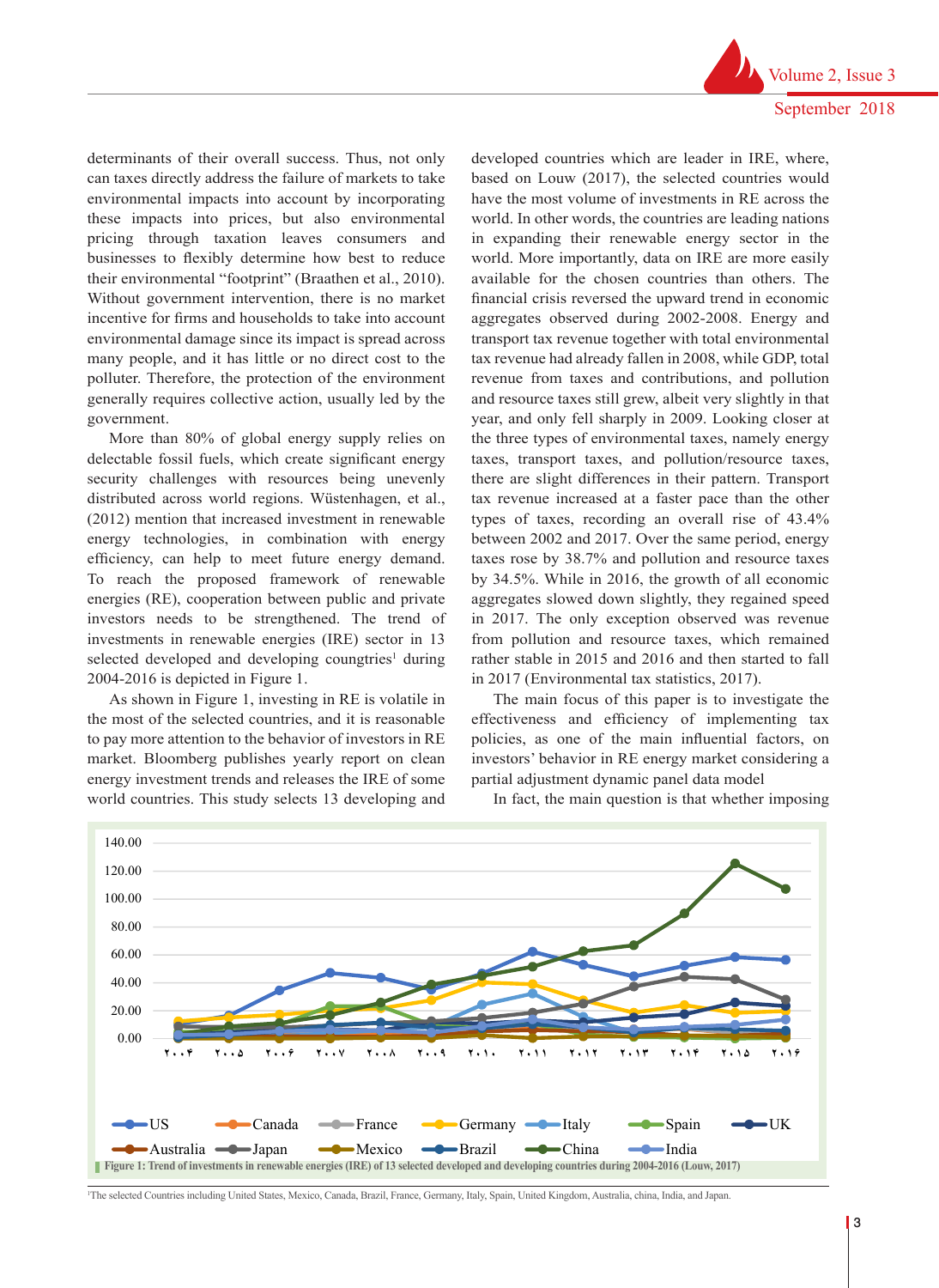tax on fossil fuels encourages investors to move forwards and invest in RE sector. Is imposing tax policy effective? It is assumed that imposing tax on fossil fuel consumption induces investor to perform more activities in RE sector in accordance with climate change policies. Other than this factor, this research work also analyzes the influence of other factors impacting on investors' behavior in RE market, including interest rate, fossil fuel price, and population growth. In other words, the most behavioral factors influencing investments decision in the renewable energy market of the selected countries are considered in this paper.

The remainder of the paper is structured as follows. The next section reviews the relevant literature and the theoretical foundations of the research. Section 3 describes the data and the research model variables, and section 4 presents the research methodology used for the study. Section 5 illustrates the empirical results and discussions. Finally, section 6 highlights the main conclusions and policy recommendations especially for energy policy makers.

# **2. Literature Review and Theoretical Background**

In 1920, British economist Arthur C. Pigou wrote the textbook titled "the economics of welfare." In this book, Pigou argues that industrialists seek their own marginal private interest (Pigou, 1920). Quite often the marginal social interest diverges from the marginal private interest, but the industrialist has no incentive to internalize the cost of the marginal social cost. To tackle over-production, Pigou recommends taxing offending market participants to cover the social cost. The producer would then have to pay for the externality created by his/her production. This problem can impact on the quantity of the produced goods and services and lead the economy back to equilibrium (Pigou, 1920). In this context, a growing number of literatures have analyzed the effect of taxation incentives on spurring renewable energy extension (Barradale, 2010; Bird et al., 2005). In addition, Barradale mentioned the missing commitment of policy as a main deficiency of taxes in order to direct dependency on the public budget (Barradale, 2010). Therefore, scholars tried to illustrate the effects of a number of various policy instruments on the contribution of renewables to the total energy supply (Bird et al., 2005). They showed that aggregated measures such as fiscal and financial incentives as well

as measures that seek to define strategies and outline specific programs to promote these RE sources have a positive significant impact. Policies on RE growth had no significant positive influence on controlling a range of political elements such as energy security, Kyoto protocol ratification, and socio-economic factors (e.g. prices of fossil fuels, welfare, etc.) (Marques et al., 2012); however, fiscal and financial incentives (i.e. taxes) had a negative contribution to these factors (Aguirre et al., 2014).

The idea of political internalization of externalities brings together the elements (Coasian, 2015; Pigouvian, 2012) approaches to environmental policy. The issue of environmental policy arises due to production externality. It is assumed that firms in each industry use an input (raw materials, clean water, etc.) that has an external effect on the well-being of consumers (smoke, toxic wastewater, etc.). Furthermore, it is assumed that the government has access to two environmental policy instruments. Production tax-cum-subsidies can be used to affect activity in various sectors, and through that presumably the use of the externality generating inputs. Input tax-cum-subsidies, which in our specification are equivalent to pollution tax-cum-subsidies, can be aimed directly at the source of the externality, thereby presumably giving firms an incentive to use a cleaner production technology (Baumol et al., 1989).

Renewable energy investment is a type of environmentally/socially responsible investment specifically relating to investments in companies focusing on renewable energy resources like wind, solar, biofuels, hydropower, and tidal power as well as on the technology and systems relating to these sources. Renewable energy investment is a subcategory of environmental investment, which in turn is a sub-category of socially responsible investment (SRI). Growing concern for the environment and the well-evidenced existence of climate change and its devastating consequences combined with advancements in technology has seen the demand for a rise in alternative energy resources. As such, renewable energy investment is no longer considered a purely philanthropic endeavor but is now considered a profitable avenue for renewable energy investors looking for strong financial returns on capital invested as well as for supporting environmentally conscious companies. These companies and community organizations would seek seed enterprise investment scheme (SEIS), enterprise investment scheme (EIS), or venture capital trust scheme (VCT) investment (tax-advantaged venture capital schemes); community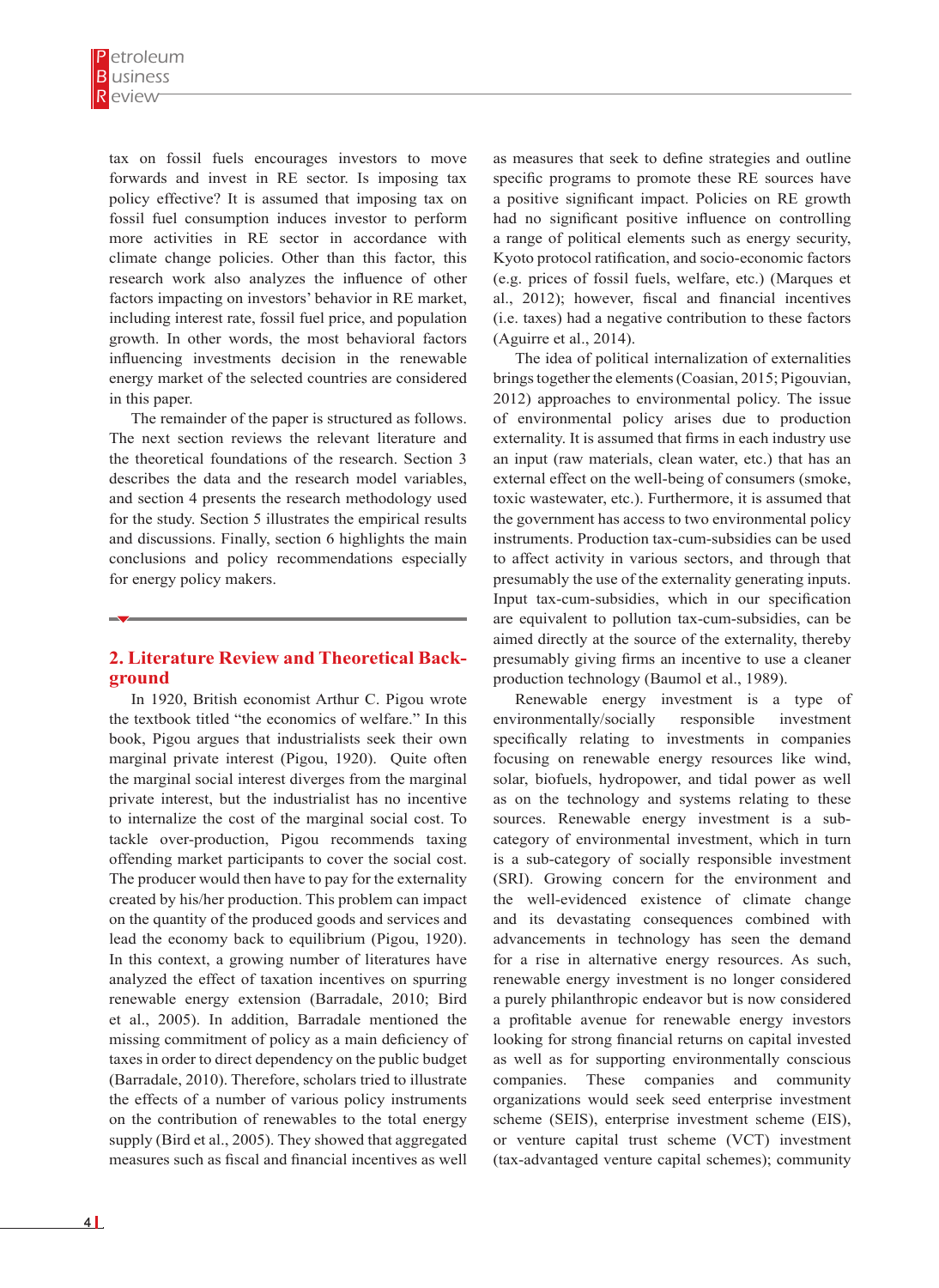organizations would also pursue social investment tax relief (SITR) investment, where a substantial part of the activities of the company or community organization is, or will be, eligible for a government subsidy for the energy generation from renewable sources. Individuals and some fund managers who invest in the companies or community organizations may also be affected (Wilson, 2015).

Herein, we refer to some studies related to the aim of this paper among a number of available empirical studies. Polzin et al., 2015 examined the impact of public policy measures on RE investments in electricity-generating capacity made by institutional investors across organization for economic cooperation and development (OECD) countries. Using a panel regression over a time period from 2000 to 2011, they investigated the effect of different policy measures in the selected OECD countries to recommend an effective policy mix which could resist failures in the market for clean energy. The results of this study call for technology-specific policies which consider actual market conditions and technology maturity.

Zhang et al. 2016 proposed a real options model for evaluating RE investment considering uncertain factors such as CO2 price, non-renewable energy cost, investment cost, and the market price of electricity. Their results showed that the current investment environment in China may not be able to attract immediate investment, while the development of carbon market helps to advance the optimal investment time. Tietjen et al., 2016 compared the investment risks of different technologies in markets with increasing shares of RE. The results confirmed that capital intensive REs face the highest stand-alone risks since their profits are most affected by the power price risk. However, the results further indicated that the stand-alone risks of variable REs decrease with their share in the market because of a negative correlation between output and price risk. Some researchers also analyzed the impact of cleandevelopment mechanism and carbon emission on energy investment (Strand et al.. 2014; Hieronymi et al., 2015; Mo et al., 2015; Jones et al., 2016; Cadarso et al., 2014; Cucchiella et al., 2016).

In one of the most recent studies, Aflaki and Netessine, 2017 analyzed incentives to invest in the capacity to generate renewable electricity, and they modeled the trade-off between renewable (e.g. wind) and nonrenewable (e.g. natural gas) technologies. They proved that the intermittency of renewable technologies drives the effectiveness of carbon pricing mechanisms, which suggests that charging more for emissions could unexpectedly discourage investment in renewables. In short, they showed that, compared to carbon taxes alone, actions to reduce the intermittency of renewable sources may further affect promoting investment in renewable generation capacity (Aflaki and Netessine, 2017).

This paper covers the recent developments of RE deployment and investments (until 2016). In this study, we intend to contribute to the existing academic literature by exploring and investigating the effectiveness of environmental tax policies on investors' investment behavior in RE sector, including all kinds of renewable energies (wind, solar, biomass, geothermal, etc.). In contrast to the previous studies, this study separates tax policies in two parts, namely tax on energy (fossil fuels) consumption (TEC) and tax on motor vehicles in transportation systems, and aims to investigate the effects of these tax policies on investors' behavior in RE sector. In other words, the effectiveness of tax policies on expanding renewable energy is examined in two dimensions in the leading developing and developed countries.

#### **3. Data and Research Variables**

This paper constructs an empirical model of investments in renewable energies using a panel data set of 13 selected developed and developing countries during 2004 to 2016. The selected countries are a combination of developing and developed nations, including the United States, Mexico, Canada, Brazil, France, Germany, Italy, Spain, the United Kingdom, Australia, China, India, and Japan. Table 1 summarizes research variables used in this study. As shown, investment in renewable energy (IRE) is the dependent variable and the others are independent variables. All the monetary variables are used in real values.

Also, Table 2 tabulates the summary statistics of the described variables.

#### **4. Methodology**

Dynamic panel data models contain one or more lagged dependent variables, allowing for the modeling of a partial adjustment mechanism (Baum, 2013). Similar to any longitudinal analysis, this paper assumes that the dependent variable (IRE) is affected by its own past values immediately and with a time delay. This approach is applied to the model of this paper through a lagged dependent variable structure named dynamic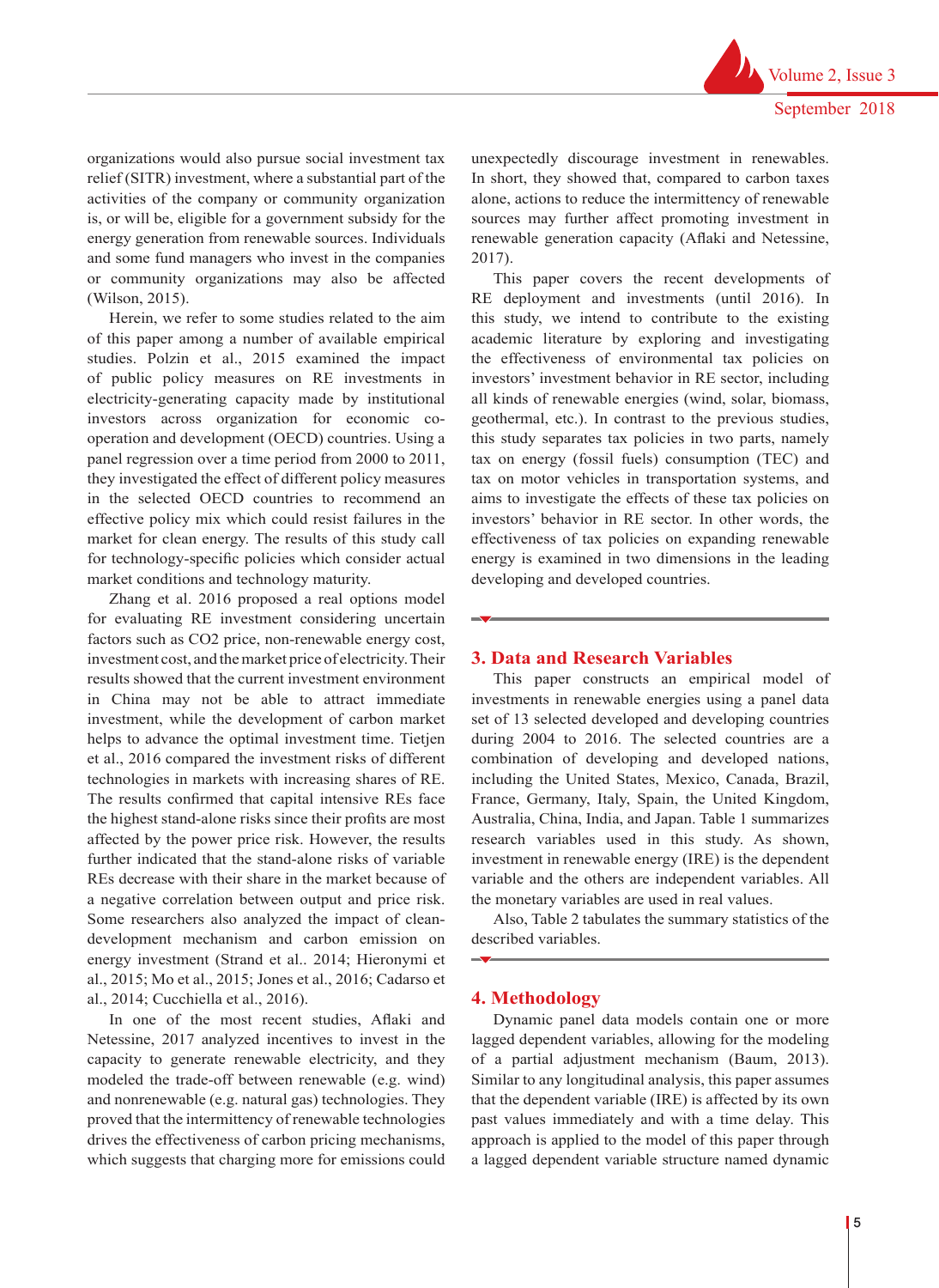panel data. This approach helps to account for the timedependent influence of policy measures on investors' behavior in the RE sector (Angrist et al., 2008; Wooldridge, 2009). Hence, this paper investigates the impacts of environmental policies on investment in RE considering the dynamic and lagged nature of investment decision in the RE sector. Accordingly, based on the work of (Polzin et al., 2015), the research model can be expressed by Equation 1:

IRE<sub>i.t</sub>=β<sub>0</sub>+β<sub>1</sub>IREi.t-1+β<sub>2</sub>IRE<sub>i.t-2</sub>+β<sub>3</sub>IRE<sub>i.t-3</sub>+β<sub>4</sub>TEC<sub>i.t</sub>+βLTM<sub>i.t</sub>+β<sub>6</sub>  $FFC_{i,t} + \beta_7 POP_{i,t} + \beta_8 FFP_{i,t} + \beta_9 IR_{i,t} + \varepsilon_{i,t}$  (1)

where, IRE refers to the amount of investment in the RE sector, and TEC represents tax on energy consumption; LTM indicates logarithm of tax on motor vehicles transportation, and FFC is an aggregated amount of fossil fuel (oil, natural gas, and coal) consumption measured in ton per day; POP also stands for the population growth, and FFP is the weighted average of fossil fuel (oil, natural gas, and coal) prices calculated in US dollars per ton; IR is interest rate; it subscript stands for country i in year t, and  $s_{i}$  denotes the error term.

There are many ways in the literature to estimate dynamic panel data models. The first way is instrumental variables (IV) method to correct the bias of an estimator and the second method is generalized method of moments (GMM) estimation technique. This research work uses balanced panel data to estimate the research model. To this end, we have examined a number of estimators, including fixed effects (FE), random effects (RE), and GMM estimators. After evaluating several estimation methods, we used GMM to estimate a partial-

| Table 1- Description of research model variables <sup>2</sup> |                                                        |                                                |                                                                                                                       |  |  |  |
|---------------------------------------------------------------|--------------------------------------------------------|------------------------------------------------|-----------------------------------------------------------------------------------------------------------------------|--|--|--|
| <b>Variable</b>                                               | <b>Description</b>                                     | <b>Measurement Unit</b>                        | <b>Source of Data</b>                                                                                                 |  |  |  |
| <b>IRE</b>                                                    | Investment in renewable<br>energy (dependent variable) | <b>Billion</b> dollars<br>(constant 2004 US\$) | (Louw, 2018) -Bloomberg<br>New Energy Finance                                                                         |  |  |  |
| <b>TEC</b>                                                    | Tax on energy consumption                              | Million dollars<br>(constant 2004 US\$)        | (Eurostat, 2018)                                                                                                      |  |  |  |
| <b>LTM</b>                                                    | Logarithm of tax on mo-<br>tor vehicles transportation | Million dollars<br>(constant 2004 US\$)        | (Eurostat, 2018)                                                                                                      |  |  |  |
| <b>POP</b>                                                    | Population growth                                      | $\frac{0}{0}$                                  | <b>World Bank</b>                                                                                                     |  |  |  |
| <b>FFP</b>                                                    | Weighted average of fos-<br>sil fuel prices            | US dollar per ton<br>(constant 2004 US\$)      | Authors calculation based<br>on BP Statistical Review<br>of World Energy 2017 (BP<br><b>Statistical Review, 2018)</b> |  |  |  |
| <b>FFC</b>                                                    | Aggregate amount of fos-<br>sil fuels consumption      | Million ton per day<br>(constant 2004 US\$)    | Authors calculation based<br>on BP Statistical Review<br>of World Energy (BP<br><b>Statistical Review, 2018)</b>      |  |  |  |
| IR                                                            | Interest rate of each country                          | $\frac{0}{0}$                                  | (Federal Reserve Bank<br>of St. Louis, 1914)                                                                          |  |  |  |

|  | <b>Table 2 - Descriptive statistic of the estimated variables</b> |  |  |  |  |
|--|-------------------------------------------------------------------|--|--|--|--|
|--|-------------------------------------------------------------------|--|--|--|--|

| <b>Variable</b> | <b>Observations</b> | <b>Mean</b>         | <b>Standard Deviation</b> | <b>Min</b>            | <b>Max</b>          |
|-----------------|---------------------|---------------------|---------------------------|-----------------------|---------------------|
| <b>IRE</b>      | 169                 | 14.85325            | 19.65211                  | 0.1                   | 125.4               |
| <b>TEC</b>      | 169                 | 32642.03            | 25185.41                  | $-19660.54$           | 78690.53            |
| $TM^3$          | 169                 | 9.198462            | 0.8767765                 | 7.33                  | 11.04               |
| <b>FFP</b>      | 169                 | 321.4219            | 139.2549                  | 69.44                 | 685.32              |
| <b>FFC</b>      | 169                 | 734.1957            | 1132.196                  | 105.9                 | 4606.49             |
| IR              | 169                 | 4.32142             | 5.157661                  | 0.1                   | 26.27               |
| <b>POP</b>      | 169                 | $2.84\times10^{+8}$ | $4.35\times10^{+8}$       | $2.01 \times 10^{+7}$ | $1.38\times10^{+9}$ |

<sup>2</sup>We have examined logarithmic and non-logarithmic form of all the variables in Table 1. After estimating and testing several combinations of the variables, the coefficient estimated for tax on motor vehicles would give a significant result in the logarithmic form, while all the other variables would have the most significant estimated coefficients in the non-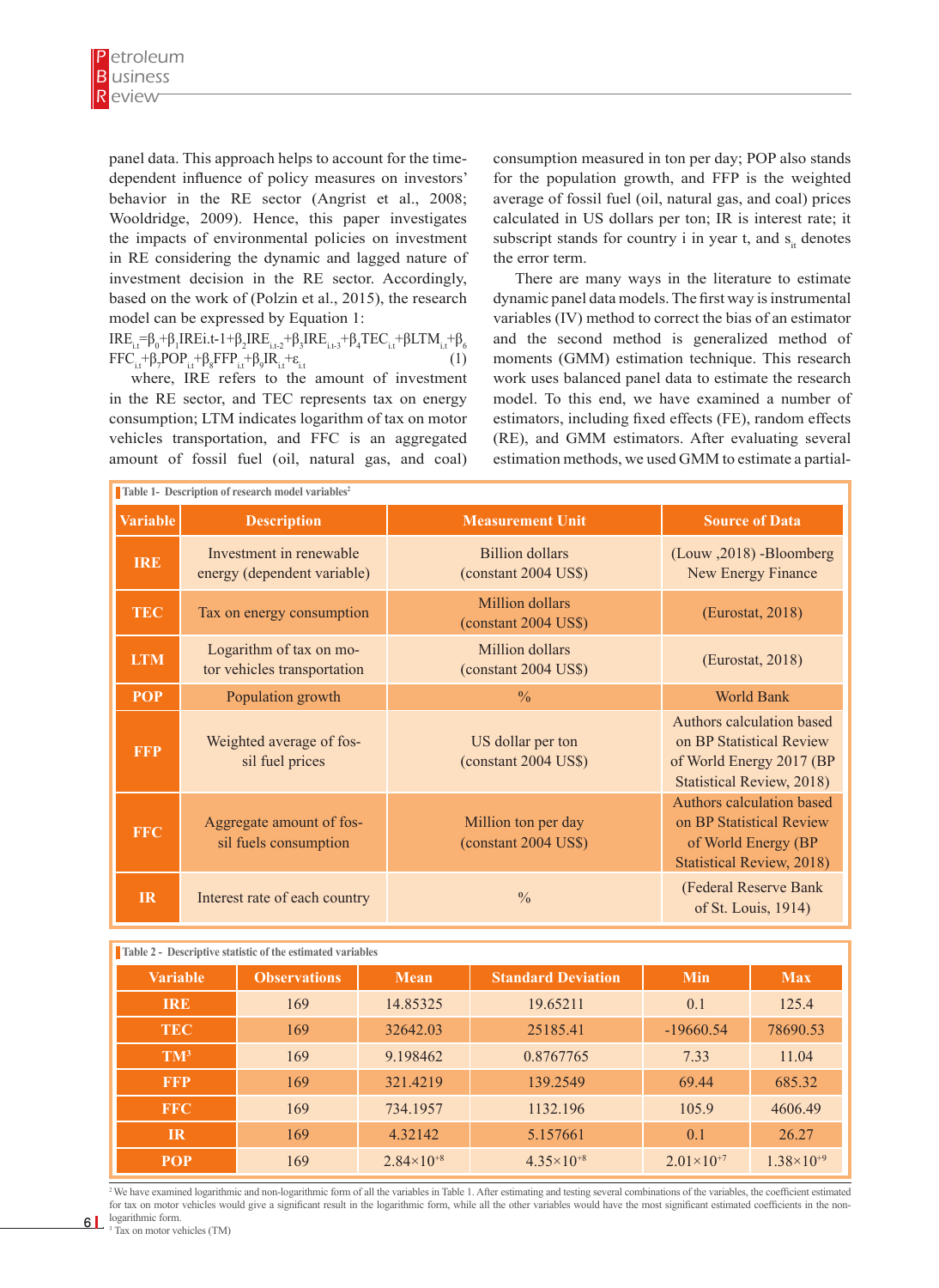adjustment dynamic panel data model and examine the factors impacting on renewable energy investment, including energy and environmental taxes. The GMM estimation method helps to explore a dynamic relation of investment function in the RE sector.

## **5. Empirical Results and Discussion**

Before estimating the main model and discussing the empirical results, first, we perform Pesaran's cross section dependence (CD) test (Pesaran, 2004) to determine the type of appropriate panel unit root (stationary) test for the research variables (Omri, 2015). Second, the study carries out panel unit root test to find the order of the integration of the model variables. Then, we utilize the two-step Arellano-Bond (differenced GMM) method to estimate the research model and discuss the given results.

## **5.1. Cross Section Dependence Test**

In panel data model analysis, it is required to test error terms for cross-section dependence when N

| Table 3- Pesaran's cross section dependence (CD) test of |                                                                |  |  |  |  |  |
|----------------------------------------------------------|----------------------------------------------------------------|--|--|--|--|--|
|                                                          | <b>Test</b>   Test statistics   Probability  <br><b>Result</b> |  |  |  |  |  |
| Pesaran's CD                                             | Cross section independence<br>0.431<br>0.6663                  |  |  |  |  |  |
| Source: Authors' findings                                |                                                                |  |  |  |  |  |

is relatively large with respect to T. Thus, this paper applies Pesaran's CD test (2004). The result of Pesaran's CD test of the estimated model is presented in Table 3.

According to the results listed in Table 3, we fail to reject the null hypothesis, and the error terms of the estimated model have cross-section independency. This means that we can use Levin, Lin, and Chu (LLC) and Im, Pesaran, and Shin (IPS) tests for performing panel unit root tests on the model variables.

# **5.2. Panel Unit Root and Cointegration Test Results**

Since there is no cross-section dependence in the panel data model, for improving reliability and validity of the results, this paper utilizes Levin, Lin, and Chu (LLC, 2002) t\* and Im, Pesaran, and Shin (IPS, 2003) W-test methods for stationary tests (Levin et al., 2002; Im et al., 2003). The results of LLC and IPS unit root tests for the model variables are tabulated in Table 4.

As presented in Table 4, the null hypothesis of unit root is almost rejected for all the variables at the 5% or 10% significance levels. This means that all the series are stationary, revealing that all the variables, except for IRE and IR which are stationary in the first difference using IPS unit root test, are integrated of zero order, I (0). Based on the given results of the panel unit root tests, since variables are stationary in both LLC and IPS unit

| Table 4 - The results of panel unit root tests for the variables of estimated model. |                 |                        |                       |                                       |  |
|--------------------------------------------------------------------------------------|-----------------|------------------------|-----------------------|---------------------------------------|--|
| <b>Unit Root Test</b>                                                                | <b>Variable</b> | <b>Test Statistics</b> | <b>Prob (P-value)</b> | <b>Result</b>                         |  |
|                                                                                      | <b>IRE</b>      | $-5.1297$              | $0.0000$ ***          | Stationary, I (0), Level              |  |
|                                                                                      | <b>TEC</b>      | $-3.2331$              | $0.0006***$           | Stationary, I (0), Level              |  |
|                                                                                      | <b>LTM</b>      | $-3.9285$              | $0.0000***$           | Stationary, I (0), Level              |  |
| <b>LLC</b>                                                                           | <b>FFC</b>      | $-2.7180$              | $0.0033***$           | Stationary, I (0), Level              |  |
|                                                                                      | POP             | $-3.4407$              | $0.0003***$           | Stationary, I (0), Level              |  |
|                                                                                      | <b>FFP</b>      | $-1.8591$              | $0.0315**$            | Stationary, I (0), Level              |  |
|                                                                                      | IR              | $-5.0473$              | $0.0000$ ***          | Stationary, I (0), Level              |  |
|                                                                                      | <b>IRE</b>      | $-1.3093$              | $0.0952*$             | Stationary, $I(0)$ , First difference |  |
|                                                                                      | <b>TEC</b>      | $-2.7668$              | $0.0028***$           | Stationary, I (0), with trend         |  |
|                                                                                      | <b>LTM</b>      | $-2.1962$              | $0.0140**$            | Stationary, $I(0)$ , with trend       |  |
| <b>IPS</b>                                                                           | <b>FFC</b>      | $-1.3358$              | $0.0908*$             | Stationary, I (0), with trend         |  |
|                                                                                      | <b>POP</b>      | $-1.5750$              | $0.0576*$             | Stationary, I (0), Level              |  |
|                                                                                      | <b>FFP</b>      | $-1.6974$              | $0.0448**$            | Stationary, I (0), Level              |  |
| *** **                                                                               | IR              | $-1.3815$              | $0.0836*$             | Stationary, I (0), First difference   |  |

\*\*\*, \*\*, and\* denote the rejection of the null hypothesis at the 1%, 5%, 10% levels of significance respectively. Source: Authors' findings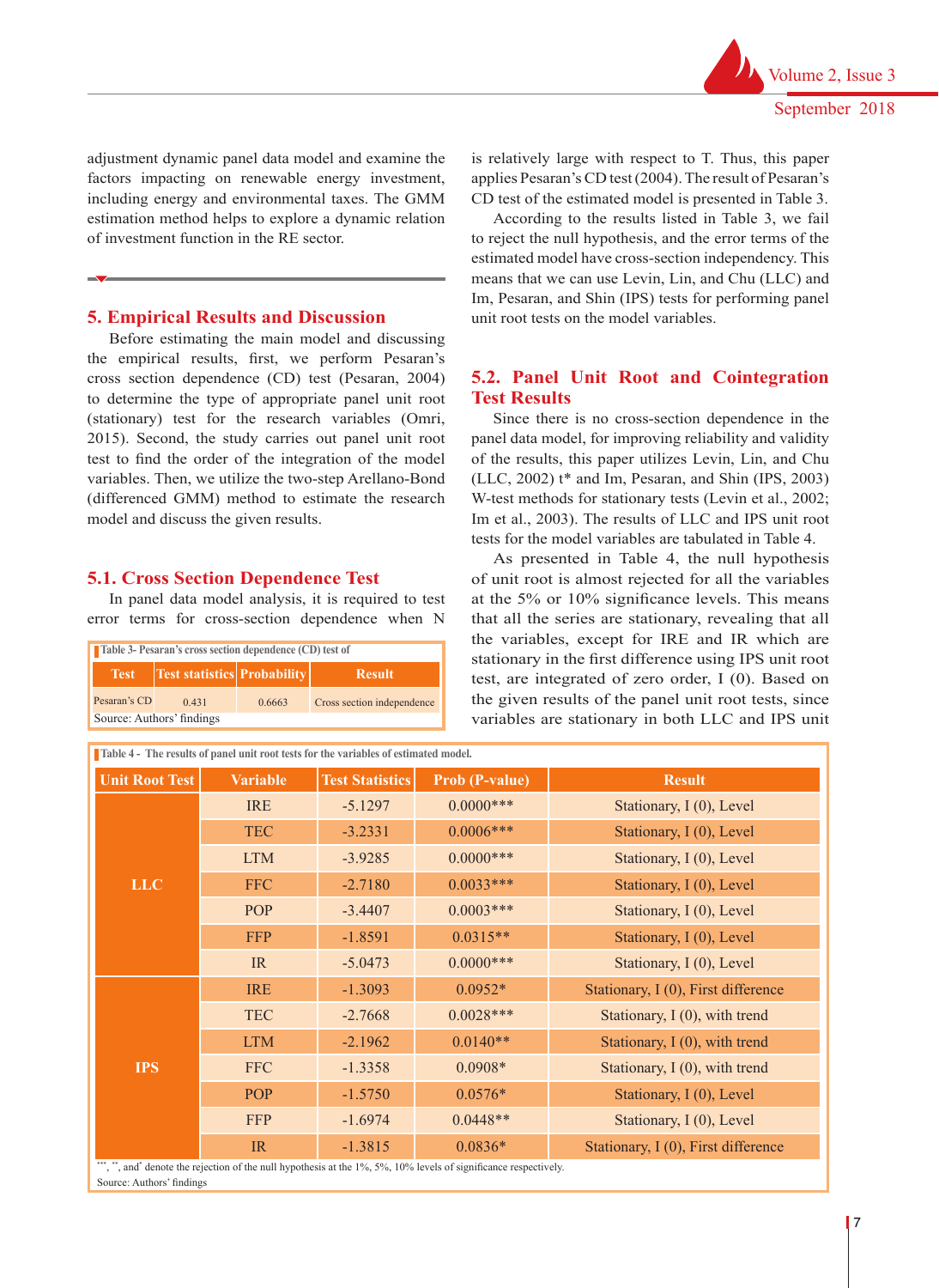

root tests, there is no need to implement panel cointegration test.

#### **5.3. Estimation Results and Discussion**

This study estimates the dynamic panel data model (1) using two-step Arellano-bond estimator based on GMM proposed by (Arellano and Bond, 1991). Equation 1 includes the lagged dependent variables of investment in the RE sector, which are endogenous considering country fixed effects, so we can take into account endogeneity using GMM-type instruments for the lagged dependent variable of investment in RE sector. The estimation results of Equation 1 are listed in Table 5. Also, the test statistics and the P-values of serial correlation tests, AR (1), AR (2), and Sargan test are reported in Table 5 (Sargan et al., 1958; Sargan et al., 1983).

The estimations include three lags of the dependent variable, and the test statistics of autocorrelation and

the validity of the instruments are satisfactory. The estimation coefficients of all the variables except tax on energy consumption (TEC) in the estimated model have the expected signs. The null hypothesis about the test for first-order autocorrelation, AR (1), is autocorrelation, but the null hypothesis about the test for second-order autocorrelation, AR (2), is no autocorrelation. The test statistics of AR (1) and AR (2) are satisfactory, which is crucial for the validity of the instruments. The null hypothesis about the AR (1) test is rejected, but the null hypothesis about AR (2) test is not rejected. Moreover, the test statistic of the Hansen test for over identifying restrictions (the validity of the instruments) is satisfactory; the null hypothesis is not rejected, so the Hansen test is robust.

As can be seen in Table 5, the amount of investment in the RE sector (IRE) has a positive relation with its first and third order lagged value but a negative relation

| Table 5 - Estimation results of dynamic panel data model of investment in renewable energy sector in selected developed and developing countries during 2004-2016 |                           |                       |                 |        |                            |  |
|-------------------------------------------------------------------------------------------------------------------------------------------------------------------|---------------------------|-----------------------|-----------------|--------|----------------------------|--|
| <b>Difference in Dynamic Panel Data Estimation: Two-Step Results</b>                                                                                              |                           |                       |                 |        |                            |  |
| <b>IRE</b>                                                                                                                                                        | Coefficient               | <b>Standard Error</b> | Z               | P >  Z | 95% Confidence Interval    |  |
| IRE $(-1)$                                                                                                                                                        | $0.56923***$              | 0.21917               | 2.60            | 0.009  | 0.139659<br>0.998820       |  |
| IRE $(-2)$                                                                                                                                                        | $-1.48453***$             | 0.47970               | $-3.09$         | 0.002  | $-2.424736$<br>$-0.544337$ |  |
| IRE $(-3)$                                                                                                                                                        | 0.04795                   | 0.23346               | 0.21            | 0.837  | $-0.409634$<br>0.505550    |  |
| <b>FFC</b>                                                                                                                                                        | $0.03977*$                | 0.02194               | 1.81            | 0.070  | $-0.003239$<br>0.082798    |  |
| <b>TEC</b>                                                                                                                                                        | $-0.00067**$              | 0.00030               | $-2.22$         | 0.026  | $-0.001269$<br>$-0.000080$ |  |
| <b>LTM</b>                                                                                                                                                        | 83.41202**                | 38.39504              | 2.17            | 0.030  | 8.159127<br>158,6649       |  |
| <b>POP</b>                                                                                                                                                        | 5.49032                   | 4.70527               | 1.17            | 0.243  | $-3.731853$<br>14.7125     |  |
| <b>FFP</b>                                                                                                                                                        | $-0.00681$                |                       | $-1.08$         | 0.279  | $-0.019148$<br>0.005524    |  |
| <b>IR</b>                                                                                                                                                         | $-17.6061*$<br>9.51862    |                       | $-1.85$         | 0.064  | $-36.26228$<br>1.050042    |  |
| Cons                                                                                                                                                              | $-685.3912**$<br>316.2118 |                       | $-2.17$         | 0.030  | $-1305.155$<br>$-65.62747$ |  |
| <b>Number of observations</b>                                                                                                                                     | 117                       |                       |                 |        |                            |  |
| <b>Number of groups</b>                                                                                                                                           | 13                        |                       |                 |        |                            |  |
| <b>Number of instruments</b>                                                                                                                                      |                           |                       | 70              |        |                            |  |
| <b>Arellano-bond</b><br>test for AR $(1)$                                                                                                                         | 1.7972(Z)                 |                       | $0.0722$ (Prob) |        |                            |  |
| <b>Arellano-bond</b><br>test for $AR(2)$                                                                                                                          | 0.7995(Z)                 |                       | $0.4239$ (Prob) |        |                            |  |
| <b>Sargan test of overi-</b><br>0.7874 chi2(60)<br>dentifying restrictions                                                                                        |                           |                       | 1.0000 (Prob)   |        |                            |  |
| a*,**,and*** indicate statistical significance at 10%, 5%, and 1% levels respectively.<br>Course Authors' furtives                                                |                           |                       |                 |        |                            |  |

Source: Authors' findings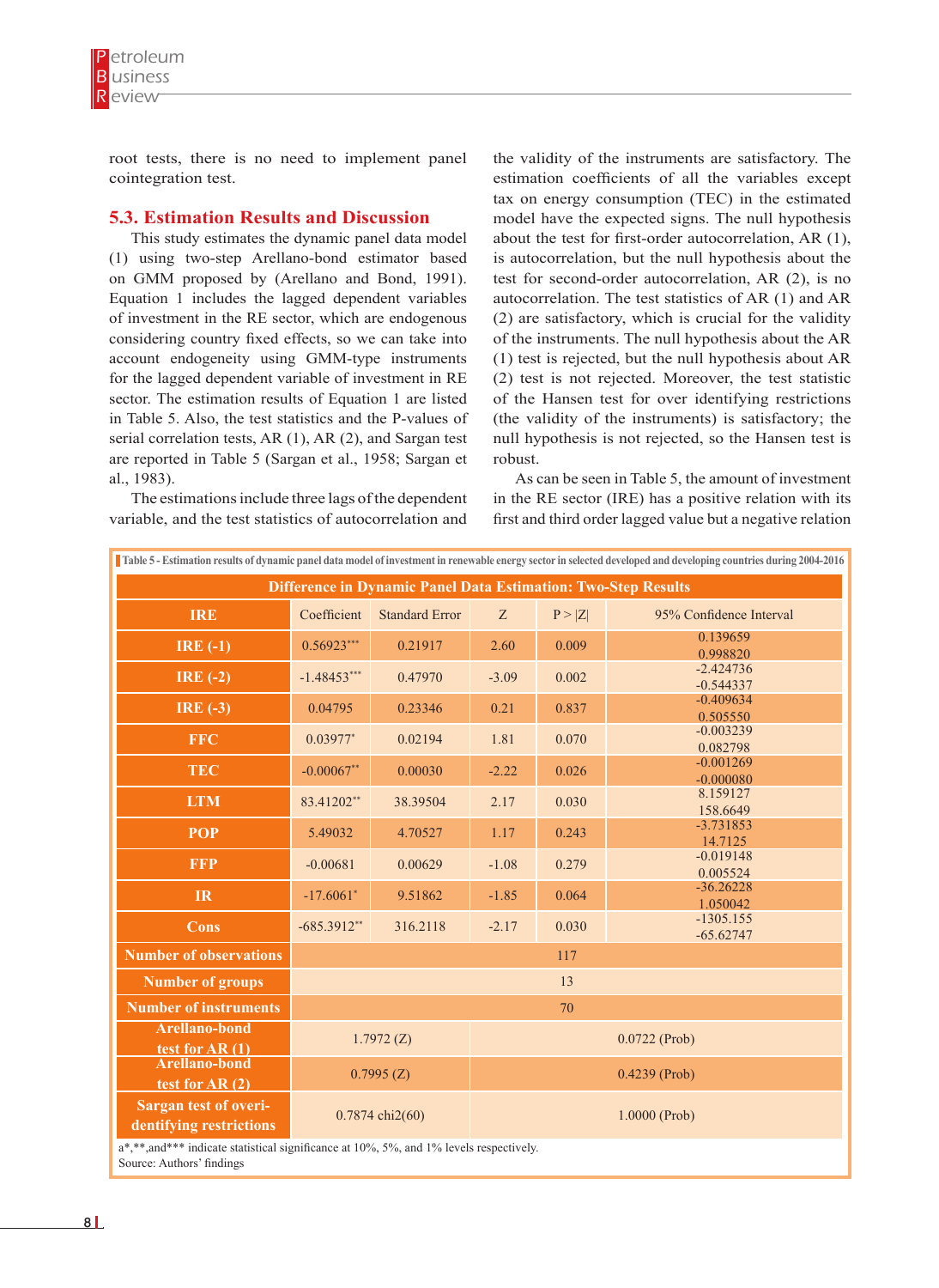with its second order lagged value for the selected countries during 2004-2016. In other words, decision to invest in the RE sector deals with delays from one to three years because of specific characteristics of energy sector such as reliance on non-renewable energies, capital intensiveness of investments in the RE sector, long gestation period, and other economic and technical factors affecting investment decisions in energy market. Furthermore, the estimated coefficients of the first and second order lagged value of IRE are significant at the 1% significance level, but IRE does not have a significant relation with its third order lagged value. Accordingly, we have estimated that, other things being equal, a 1 billion \$ increase in IRE in the current year would on average lead to 0.56 billion \$ rise in investment in RE in next year; consequently, IRE decreases significantly more than 1 billion \$ two years from now in the selected nations. In other words, the fluctuations of fossil fuel prices, the limitation of resources, and increasing concerns on climate change have made investors have variable behaviors in the RE sector in the selected countries over time.

As depicted in Figure 1, this estimated result also complies with real investment behavior of investors in the selected countries during 2004 to 2016. Another effective variable is the aggregate amount of fossil fuels (oil, natural gas, and coal) consumption intermittency of renewable technologies drives the (FFC), where the estimated coefficient of FFC shows an important positive impact on IRE at the 10% significance level. Actually, it is estimated that, on average, a 1 million ton rise in FFC per day increases IRE by about 40 million \$ in the selected countries from 2004 to 2016. This result is accompanied by empirical facts in sample data because consuming more fossil fuels increases greenhouse gas (GHG)

emissions and causes environmental problems. To deal with this issue, policy makers align policies for transition towards a low carbon economy, which makes investment in RE more desirable for investors. Hence, increasing FFC leads to rising IRE in the selected countries.

Imposing tax on energy consumption (TEC) has a significant and negative effect on IRE at the 5% significance level. This unexpected outcome rejects the research hypothesis that tax on energy consumption would increase incentives to raise investments in the RE sector. This impact establishes some implications that some environmental policies like carbon tax or tax on fossil energies consumption do not lead to predetermined results. In other words, some researches have reported that actions to reduce the intermittency of renewable sources may be more effective than carbon taxes alone on promoting investment in renewable generation capacity (Aflaki et al., 2017). The results show that TEC, simultaneously, increases the cost structure of the RE generation and reduces the profitability of investments. In addition, this result may prove that market liberalization, expanding RE, and giving e selected countries during 2004 to 2016. subsidies to investors (or consumers) are more another effective variable is the aggregate amount of effective than tax on energy consumption policy. The intermittency of renewable technologies drives the FFC), where the estimated coefficient of FFC shows effectiveness of carbon pricing mechanisms, which n important positive impact on IRE at the 10% suggests that charging more for emissions could unexpectedly discourage investment in renewables experimented by (Aflaki and Netessine, 2017). Thus, the verage, a 1 million ton rise in FFC per day increases as stated by (Aflaki and Netessine, 2017). Thus, the RE by about 40 million  $\hat{s}$  in the selected countries result indicates that although tax on fossil energy rom 2004 to 2016. This result is accompanied by consumption may lead to reducing GHG emissions, mpirical facts in sample data because consuming this policy might not be an appropriate approach to encouraging and promoting investment in RE.

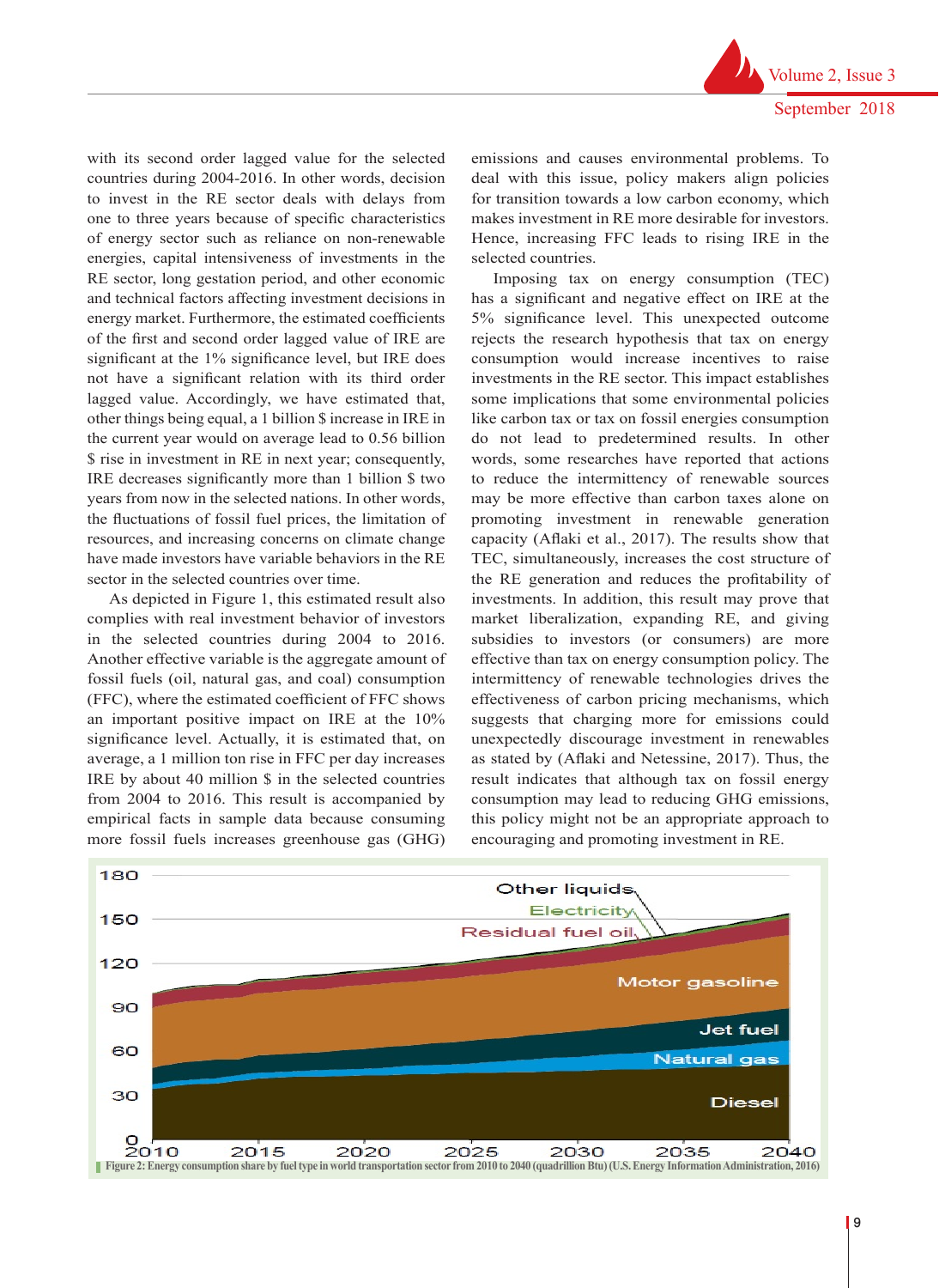Furthermore, the estimation results show that tax on motor vehicle transportation (LTM) has a significant positive impact on IRE at the 5% significance level; it is also estimated that, on average, a 1% rise in tax on motor vehicle transportation approximately results in an 834 million \$ increase in investment in the renewable energy sector in the selected countries over the studied period, indicating a large share of fossil fuel consumption in transportation sector in the given sample data. In fact, petroleum and other liquid fuels are the dominant energy source in the transportation sector worldwide, including the selected countries although their share in total transportation energy use is expected to decline from 96% in 2012 to 88% in 2040 (Energy Information Administration (EIA)'s Energy Outlook 2016). Figure 2 illustrates the share of different fuel consumption in transportation sector all over the world from 2010 to 2040.

According to Energy Information Administration (EIA) Energy Outlook 2016, transportation sector generates a substantial share of the GHG emission in the world and off course in the selected countries. Therefore, in contrast to TEC, tax on motor vehicle transportation, which uses fossil (liquid) fuels, should expect desirable implications due to its considerable impacts on the environment. Thus, those countries that use fossil fuels in their transportation systems could apply this policy to reducing GHG emission from motor vehicles.

In addition, population growth (POP) has a positive, but statistically insignificant, impact on IRE. This result indicates that after several meetings on climate change such as Kyoto protocol (1997) and Paris agreement (2015) and the increasing concerns about climate change, most of countries, including the selected 13 countries, have enhanced their endeavors and designed educational programs to encourage people to use and invest in RE. In other words, it shows that the new born population is being encouraged to use and invest in RE more than fossil fuels, but the success rate has been low due to economic growth and environmental conflicts, lack of resources, barriers to renewable energy technologies, low price of fossil fuels, political issues, etc. Moreover, the weighted average of fossil fuel prices (FFP) has a negative and statistically insignificant effect on IRE, stating that increasing fossil fuel prices has led to a decrease in investments in the RE sector over time in the studied nations . This relation, mostly, is due to the increasing marginal profit of fossil fuel energies with a price rise compared to renewable energies. In

other words, this result shows that high price fossil fuel energies would make investment in the fossil fuel sector more profitable than the RE sector, in the selected countries with abundant oil over the study period, at least in short term

Finally, the last effective variable is interest rate (IR) which has a negative important effect on IRE variable at the 10% significance level. As given in Table 5, it is estimated that, on average, a 1% increase in interest rate results in a 176 million \$ drop in investment in the renewable energy sector in the selected countries over the study period. The result is supported by economic theory.

In response to the main research question, the empirical results show that imposing tax on fossil fuels and energy has two separate and diverse impacts on the RE sector. First, tax on energy consumption (TEC) has, unexpectedly, a significant negative but negligible impact on IRE. The results demonstrate that tax on energy consumption may increase the production cost of the renewable energy generation leading to a decline in the investment profitability. Additionally, this result may prove that market liberalization, expanding RE, and giving subsidies to investors (or consumers) could be more effective than tax on energy consumption policy. Secondly, tax on motor vehicle transportation has a positive and substantial significant effect on IRE. This considerable impact is due to the large share of fossil fuel consumption and GHG emissions in transportation systems, across the world, including the selected countries. Moreover, the results indicate that imposing tax on motor vehicles is a more viable and effective policy tool than imposing tax on energy consumption (fossil fuels) to influence investors' behavior in the RE sector. In other words, imposing tax on energy consumption merely discourages investment in RE (IRE), but tax on motor vehicles encourages IRE. These conclusions are consistent with renewable energy policy realities in the selected countries.

Based on KPMG international 2017 report (KPMG International, 2014), the most leading countries have focused on investments and operating subsidy<sup>4</sup> schemes (called investment subsidies) instead of merely concentrating on tax penalties for energy consumers. Investment subsidies are unique to operating subsidies, which encourage the production of renewable energy. Investment subsidies provide financial assistance through grants, low-interest loans, education, or tax incentives such as R&D tax concession in the RE sectors

<sup>4</sup> These subsidy schemes include feed-in-tariffs (FIT), premiums, quota obligations, renewable portfolio standard (RPS), tradable renewable energy certificates (RECs), etc.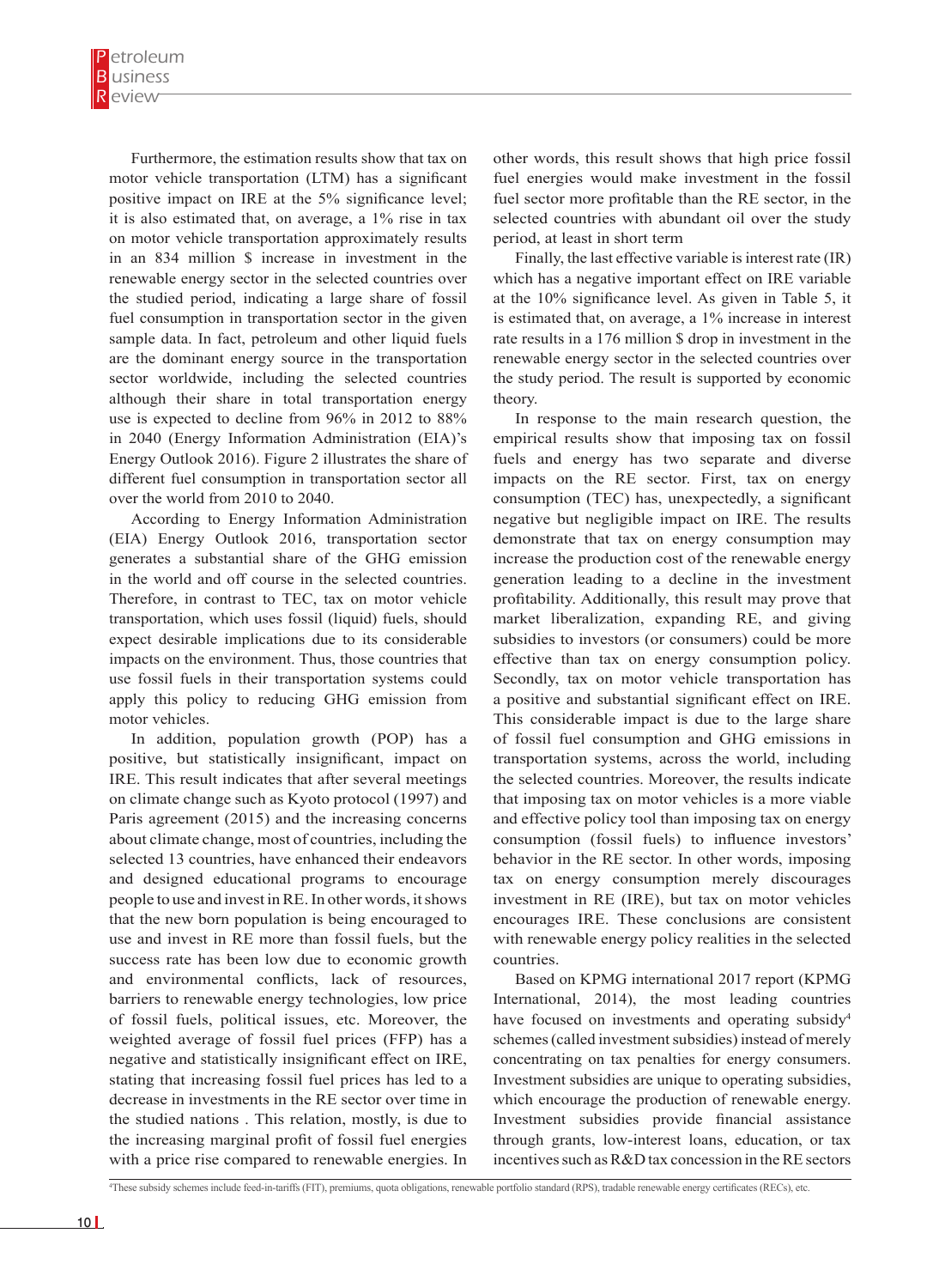to encourage the investment in a particular renewable energy industry (KPMG International, 2014).

## **6. Conclusion and Policy Implications**

This paper contributes to the stream of academic and institutional literature by investigating and exploring, merely, the efficiency of two types of tax policies on doing business or investments in renewable energy sector. Climate change and sustainability issues continue to gain headlines, and the likelihood of costs being imposed on carbon dioxide emissions in the developed countries has profoundly changed the economic outlook of RE sources. Making the shift from fossil fuels to renewable energy is leading global governments, businesses, and consumers alike to examining all the aspects of their environmental footprint and creating strategies to become environmentally responsible and thrive in today's economic climate (KPMG International, 2014).

Many agreements and protocols like Kyoto protocol in 1997 and COP 21 and Paris agreement in 2015 have been signed by most of the world countries to lower the implications of fossil fuel consumption based on United Nations Framework Convention on Climate Change (UNFCCC) policies. To reach global agreements' goals and keep the global temperature rise to less than 2 °C, developing RE is essential and policies should be implemented in this regard. Imposing tax on carbonintensive tools or fossil fuel consumption is one of the proposed solutions to reduce environmental pollutions in the world. To this end, this paper investigates the effectiveness of imposing taxes on energy consumption and motor vehicle transportation to encourage investments in the RE sector during 2004-2016 for 13 developing and developed countries. Other factors like the price of fossil energies and interest rate are included in the research model to evaluate the investors' behavior in the RE sector. Based on the empirical results, we conclude that tax on fossil fuel consumption do not enforce investors to do businesses in the RE sector; however, imposing tax on transportation systems, which use fossil fuels, is effective and encourage investors to move their capital towards technologies producing lower carbon or greenhouse gas (GHG) emissions.

In accordance with economic theories, investing in the RE sector deals with some time delays, one and two years. Investment volume in RE is volatile, and many organizations in the world, like UNFCC, try to make doing business in RE attractive for global investors. Investors evaluate different risks, factors, business indicators, and policies to make

decision about investing in the RE sector. Based on the empirical results in Table 6, investing in RE usually increases in the first year in the sample countries, but investors move their profits and capital to other businesses in next year and may then decide to invest their profits from other sectors in the RE sector. Hence, investing in the RE sector grows in a nonlinear path, and investors reduce their portfolio risks by diversifying assets value. The main purpose of the current paper is investigating the effectiveness of tax policies in encouraging investors to take part in the RE sector. Imposing tax on fossil fuel energies is implemented to protect the world environment from the negative outcomes of consuming fossil fuels. As mentioned, tax on fossil fuel energies is separated in two parts: tax on energy consumption and tax on transportation systems. Despite the research assumption, tax on the consumption of fossil fuel energies does not encourage investors to move their capital towards the RE sector of the selected countries. Therefore, it is proposed that giving subsidies to investors or consumers in the RE sector can be more effective than imposing tax on fossil fuel consumption and/or production. Based on the results, unlike tax on energy consumption, tax on motor vehicle transportation is effective in inducing investors to make investment in the RE sector. Tax policies cause innovations, investments, and agreements to apply modern, cost-effective, and efficient technologies to transportation systems. Due to the considerable share of transportation system in polluting the environment, rigorous regulations are employed in this sector to encourage people to use modern transportation systems and persuade investors to do business in this sector for accessing more air quality. Consequently, tax policies in the developed and developing countries can be efficient and effective along with the subsidy payments.

Considering substitutability of RE and fossil fuel energies and a negative relation of fossil fuel prices (FFP) with expanding RE, policy makers in global energy market should try to keep FFP in a reasonable range to attract investors to RE sustainable development plans. The interest rate of banking system is the other behavioral effective risk factor for global investors which is analyzed in the behavioral economic of investments in RE market. We recommend that an optimal interest rate should be pursued by all the countries in the sample to encourage moving accumulated capital towards the RE sector projects.

#### **Acknowledgements**

This research has not received any specific grants from funding agencies in the public, commercial, or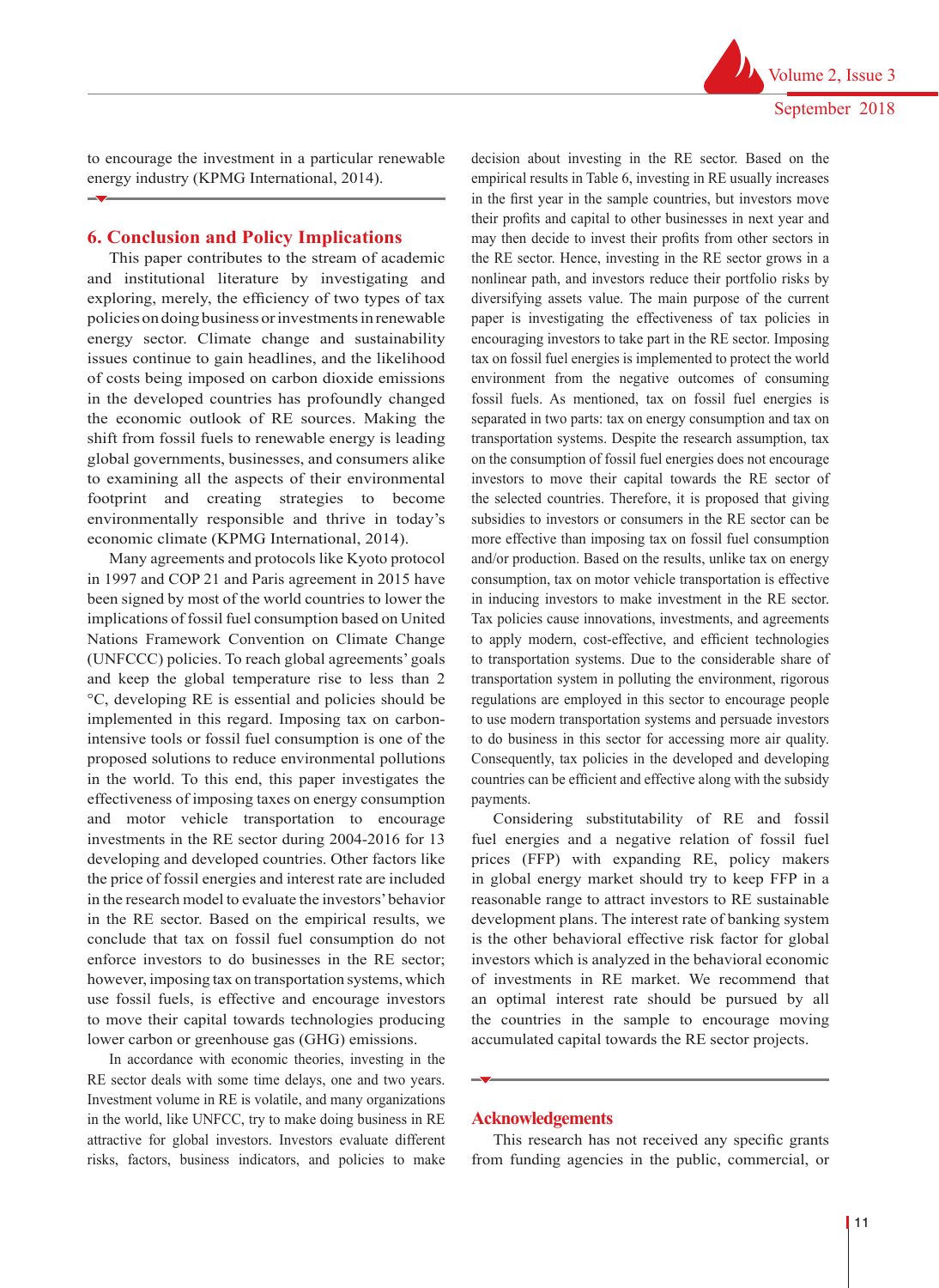not-for-profit sectors.

#### **Declaration of Conflicting Interest**

The author(s) declare that there is no conflict of interest.

## **References**

- Aflaki S, Netessine S. Strategic investment in renewable energy sources: The effect of supply intermittency. Manufacturing & Service Operations Management. 2017 Jun 13;19(3):489-507. https:// doi.org/10.1287/msom.2017.0621.
- Aguirre, M., Ibikunle, G., 2014. Determinants of renewable energy growth: A global sample analysis. Energy Policy 69, 374–384. http://dx.doi. org/10.1016/j.enpol.2014.02.036
- Arellano M, Bond S. Some tests of specification for panel data: Monte Carlo evidence and an application to employment equations. The review of economic studies. 1991 Apr 1;58(2):277-97. https://doi. org/10.2307/2297968.
- Angrist JD, Pischke JS. Mostly harmless econometrics: An empiricist's companion. Princeton university press; 2008 Dec 15. ISBN: 9781400829828.
- Braathen, N.A, Greene, J. 2010. Taxation, Innovation and the Environment. OECD publishing. Available fr:om https://read.oecd-ilibrary.org/ environment/taxation-innovation-and-theenvironment 9789264087637-en#page10.
- Barradale, M.J., 2010. Impact of public policy uncertainty on renewable energy investment: wind power and the production tax credit. Energy Policy 38, 7698–7709. http://dx.doi.org/10.1016/j. enpol.2010.08.021.
- Bird, L.A., Bolinger, M., Gagliano, T., Wiser, R., Brown, M., Parsons, B., 2005. Policies and market factors driving wind power development in the United States. Energy Policy 33, 1397–1407. http:// dx.doi.org/10.1016/j.enpol.2003.12.018.
- Baumol, W.J., Oates, W.E., 1989. The Theory of Environmental Policy. Cambridge University Press, UK.
- Baum CF. Dynamic panel data estimators. Applied Econometrics. 2013:1-50.
- BP Statistical Review of World Energy. 2017. Available at: https://www.bp.com/content/dam/ bp/en/corporate/pdf/energyeconomics/statisticalreview-2017/bp-statistical-review-of-world-energy-2017-full-report.pdf (Accessed: 3 August 2017).
- Cadarso MÁ, Gómez N, López LA, et al. Calculating tourism's carbon footprint: measuring the impact

of investments. Journal of cleaner production. 2016 Jan 16; 111:529-37. https://doi.org/10.1016/j. jclepro.2014.09.019.

- Cucchiella F, Gastaldi M, Trosini M. Investments and cleaner energy production: a portfolio analysis in the Italian electricity market. Journal of Cleaner Production. 2017 Jan 20; 142:121-32. https://doi. org/10.1016/j.jclepro.2016.07.190.
- Coase, R.H., 1960. The problem of social cost. Journal of Law and Economics 3, 1–44. Dixit, A., 1996. Special-interest lobbying and endogenous commodity taxation. Eastern Economic Journal 22, 375–388.
- Energy Information Administration (US), & Government Publications Office (Eds.). 2016. International Energy Outlook 2016: With Projections to 2040. Government Printing Office. https://www. eia.gov.
- Eurostat. Environmental Tax Revenues Dataset. 2018. Available at: http://appsso.eurostat.ec.europa.eu/nui/ show.do?dataset=env\_ac\_tax&lang=en.
- Louw A. Clean Energy Investment Trends, 2017. Bloomberg New Energy Finance. 2018. Available at: https://data.bloomberglp.com/bnef/sites/14/2018/01/ BNEF-Clean-Energy-Investment-Investment-Trends-2017.pdf. (Accessed: 3 August 2017).
- Environmental tax statistics detailed analysis. 2017. Eurostat statistics explained available from https:// ec.europa.eu/eurostat/statistics explained/index. php? title=Environmental tax statistics detailed analysis#Environmental\_tax\_revenue\_in\_Europe\_ in\_2017.
- Federal Reserve Bank of St. Louis, 1914. central to America's economy. research and data home, FRED Economic Data. https://fred.stlouisfed.org.
- Hieronymi P, Schüller D. The Clean-development Mechanism, stochastic permit prices and energy investments. Energy Economics. 2015 Jan 1; 47:25- 36. https://doi.org/10.1016/j.eneco.2014.10.008.
- Hansen LP. Large sample properties of generalized method of moments estimators. Econometrica: Journal of the Econometric Society. 1982 Jul 1:1029-54. https://www.jstor.org/stable/1912775. doi:10.2307/1912775.
- Im KS, Pesaran MH, Shin Y. Testing for unit roots in heterogeneous panels. Journal of econometrics. 2003 Jul 1;115(1):53-74. https://doi.org/10.1016/ S0304-4076(03)00092-7.
- Jones AW. Perceived barriers and policy solutions in clean energy infrastructure investment. Journal of Cleaner Production. 2015 Oct 1; 104:297-304.